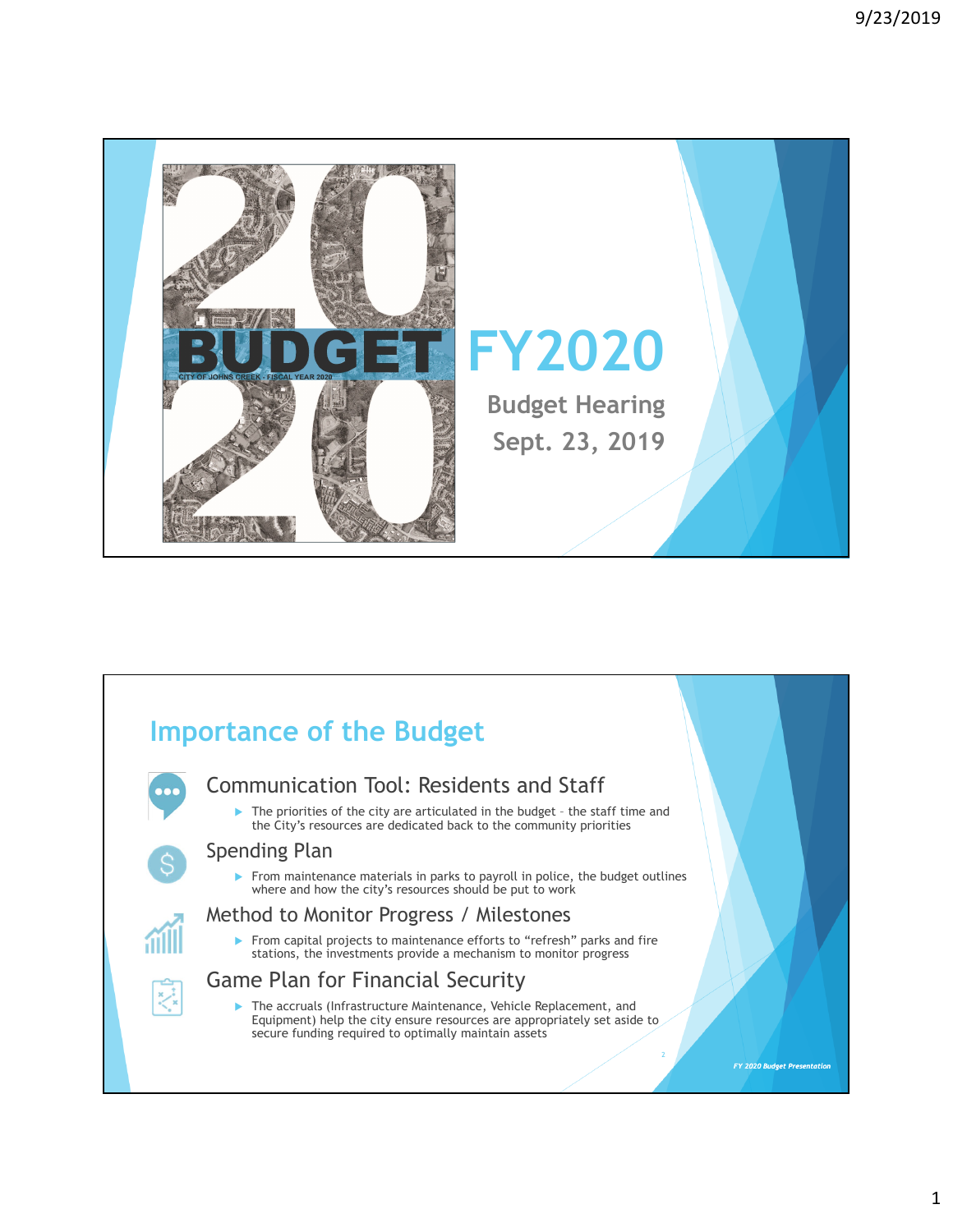

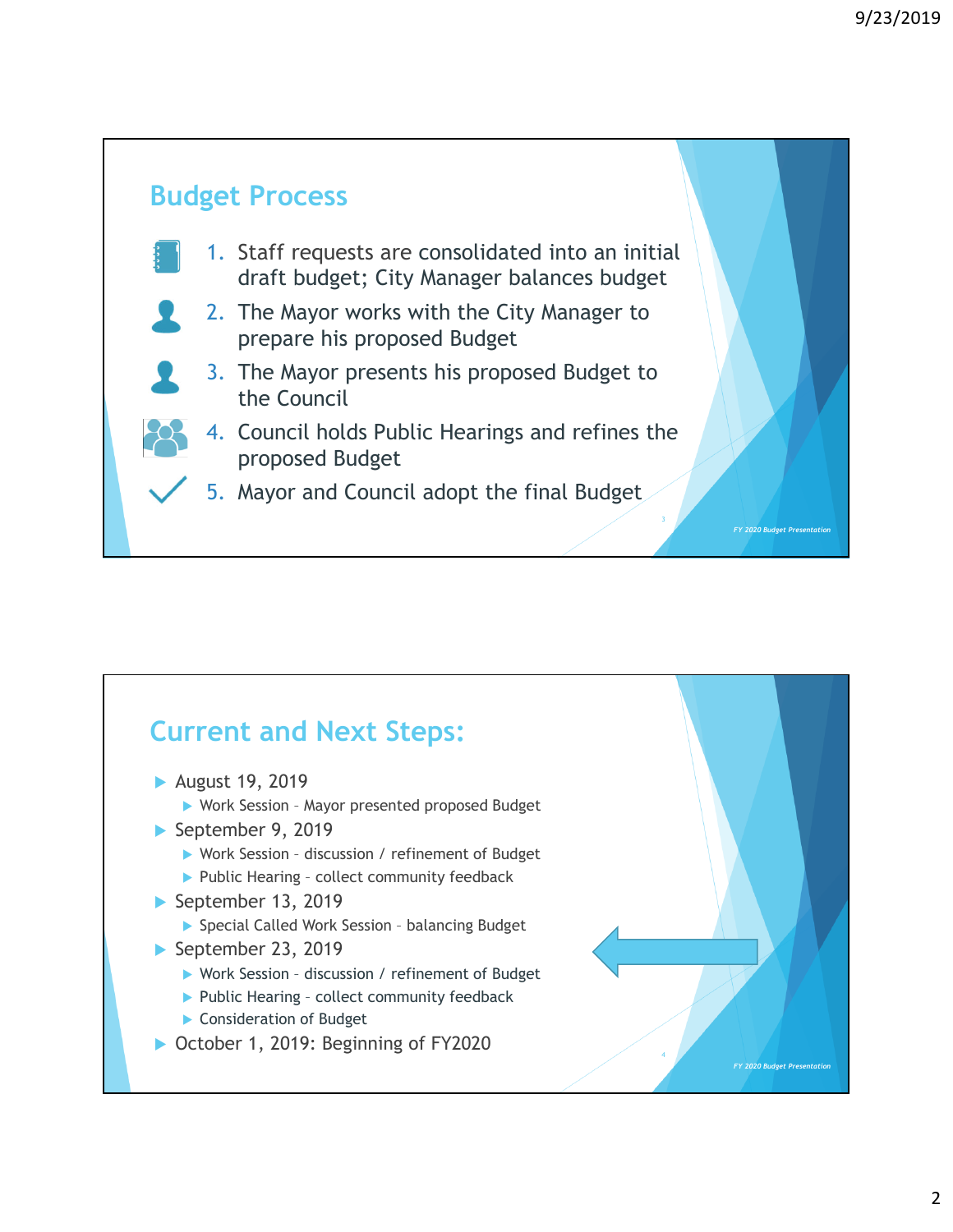# *BUDGET HIGHLIGHTS & PRIORITIES*

#### **Budget Priorities for Strategic Success**

- Balanced Budget:
	- ▶ \$62,542,863 revenues / expenditures
- Aligning resources with issues that matter most to our residents:
	- ▶ Delivering Public Safety
	- **Preserving City Assets**
	- **Improving Mobility and Connectivity**
	- Sustaining Stormwater Infrastructure

*FY 2020 Budget Presentation*

6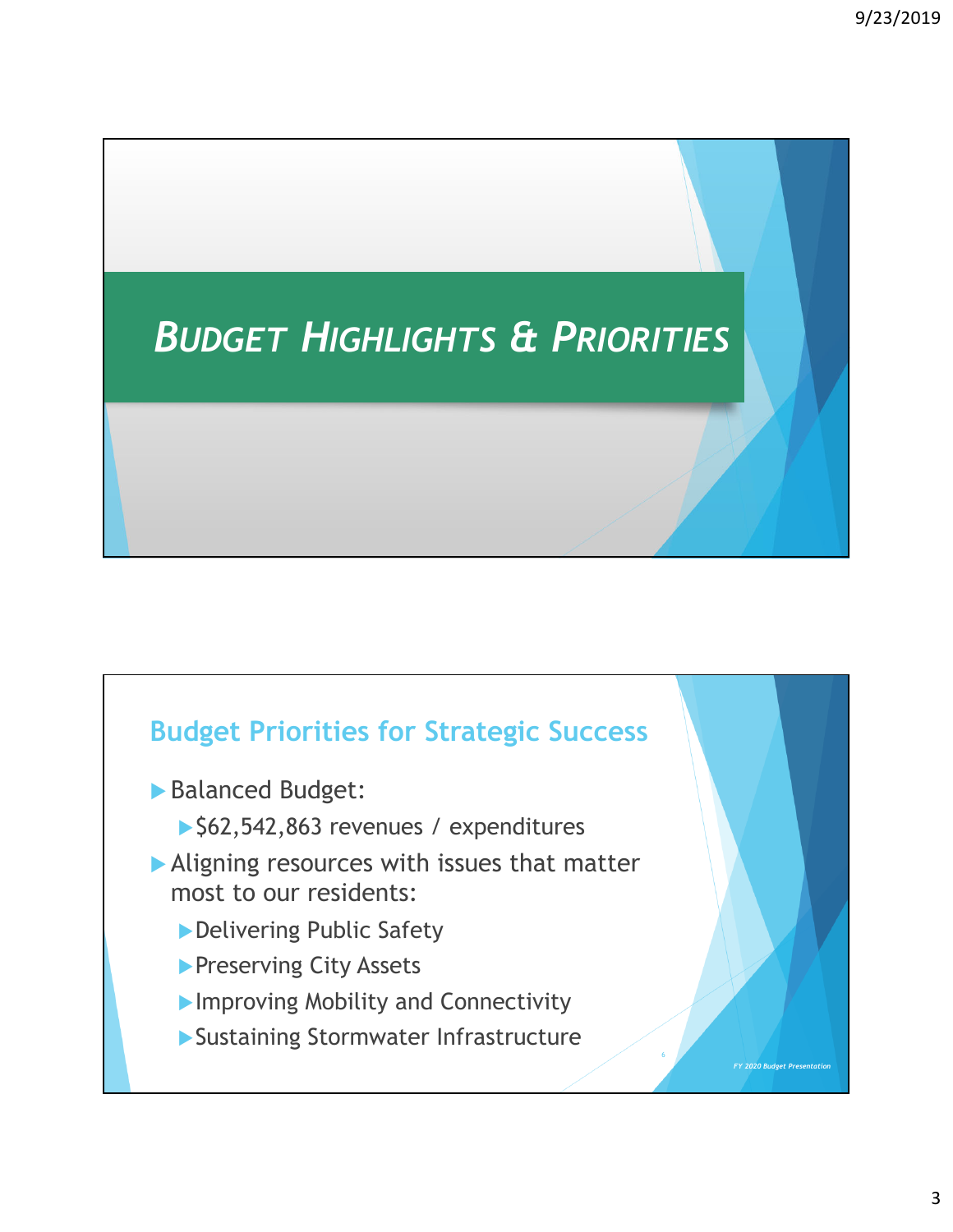

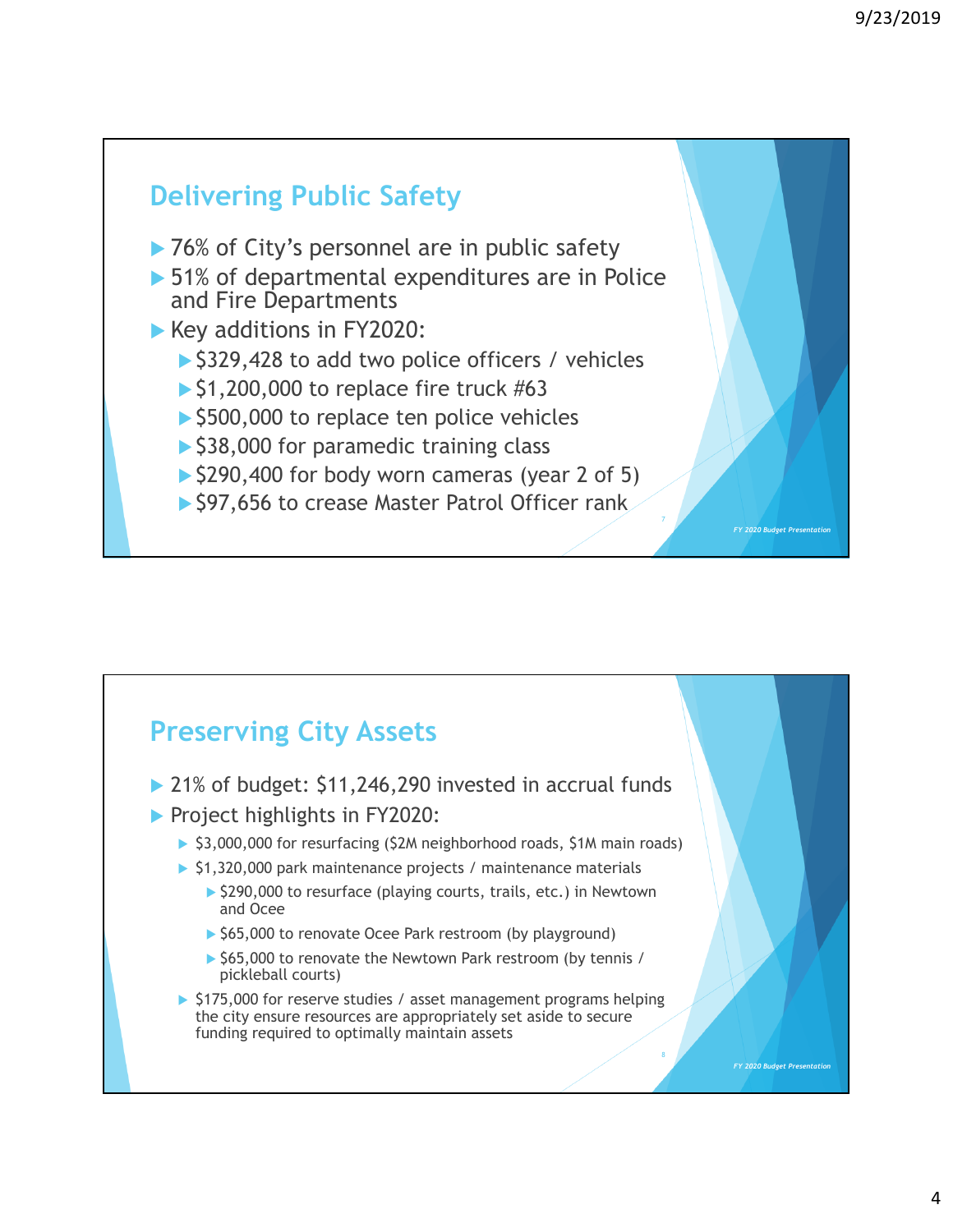

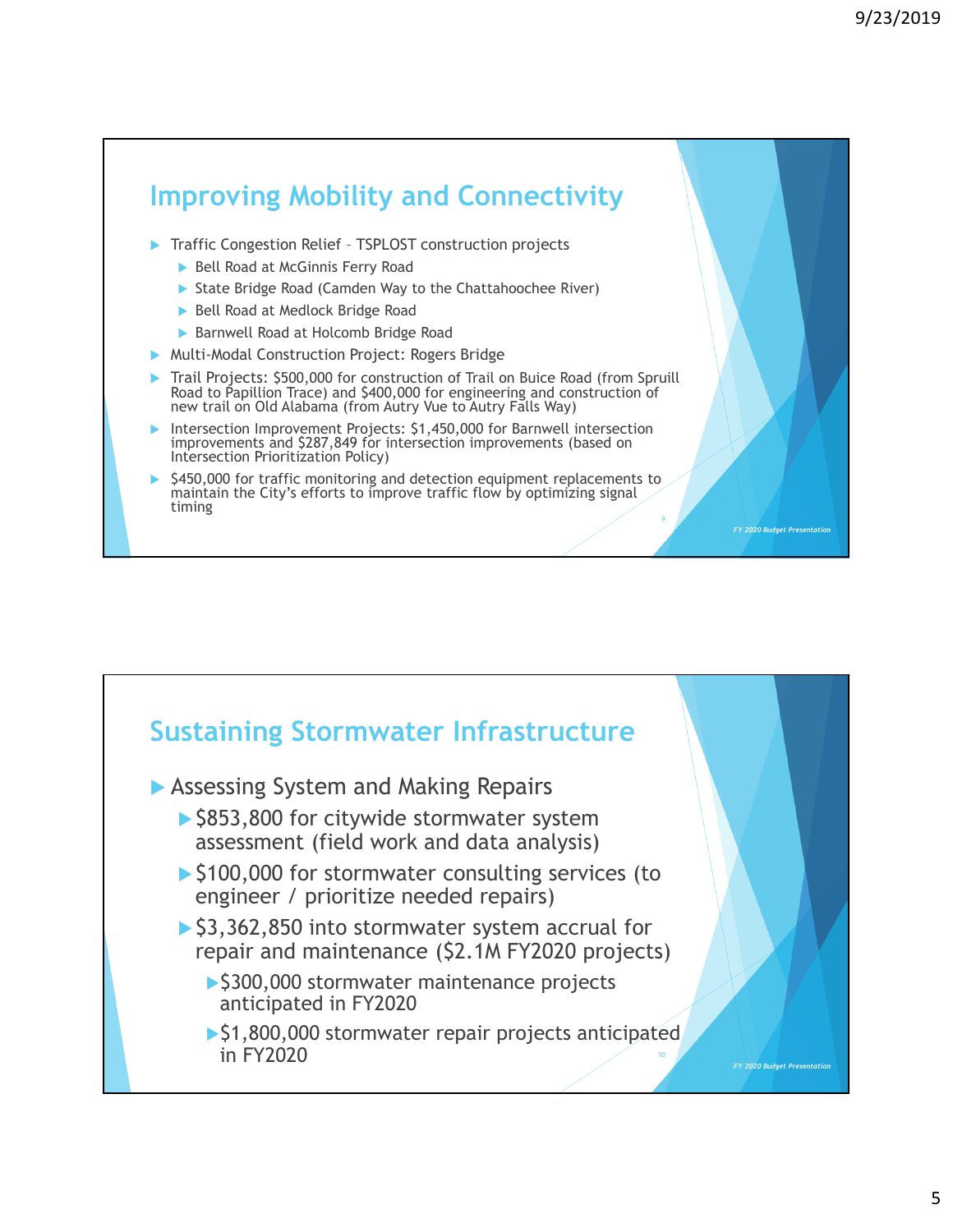

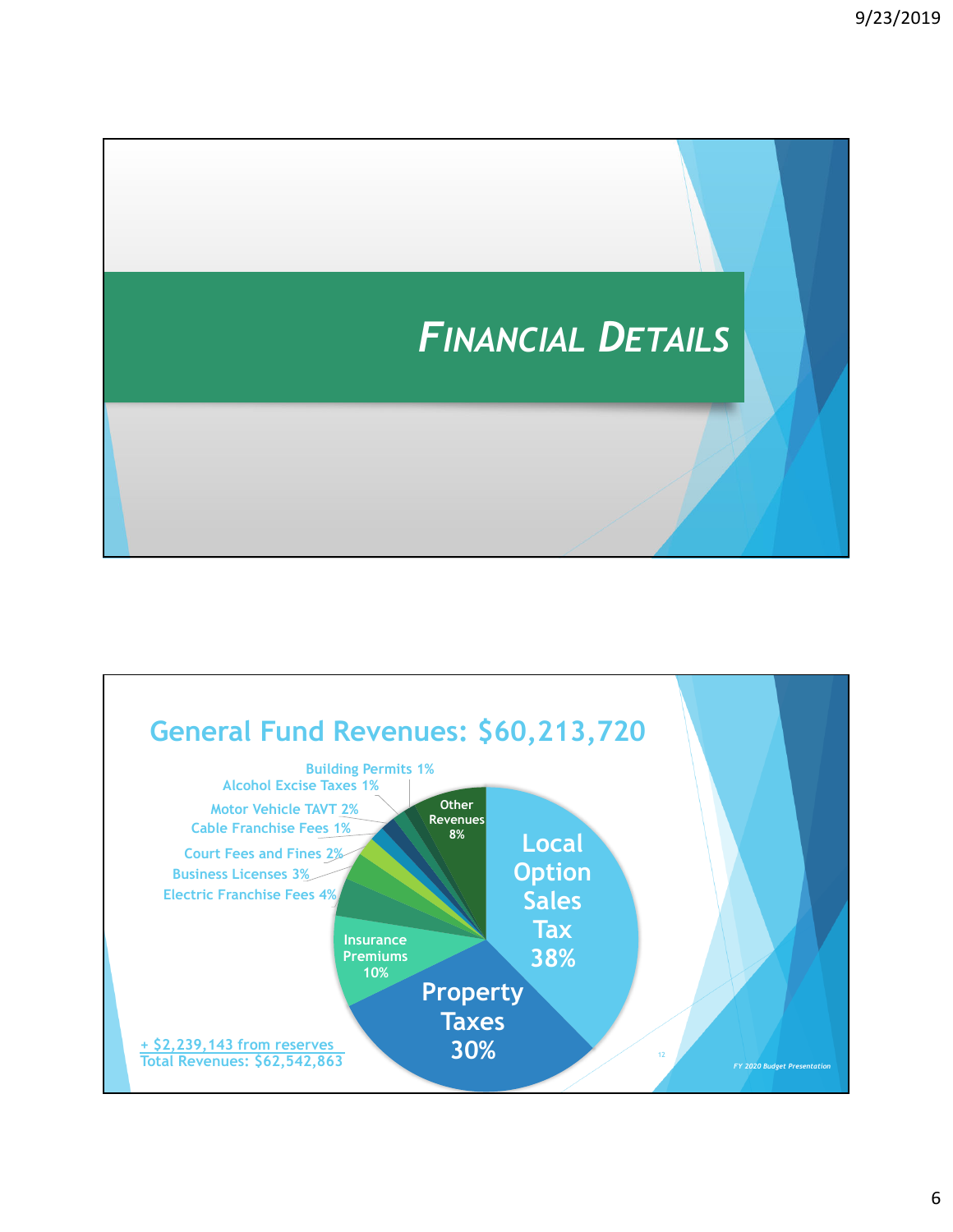

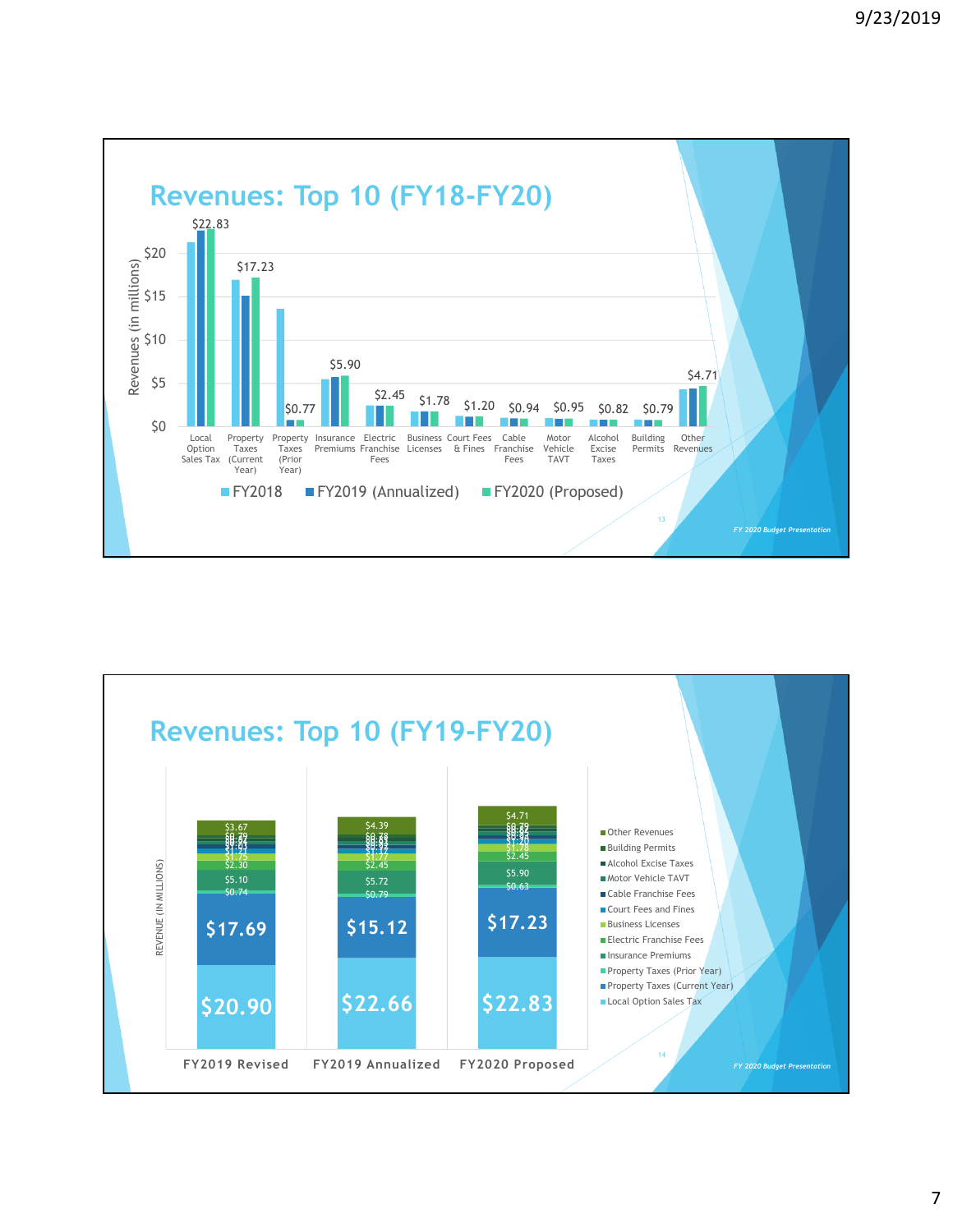

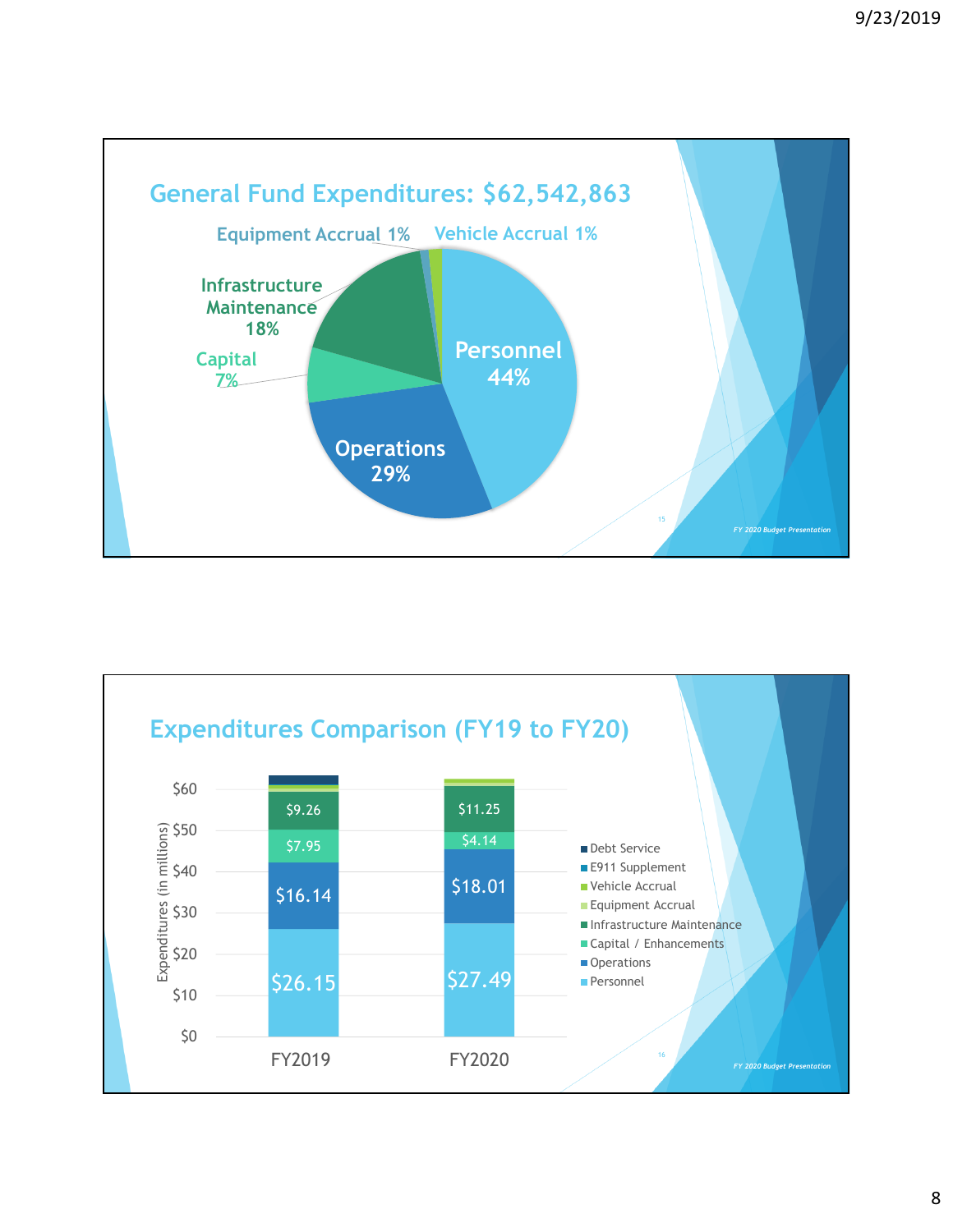

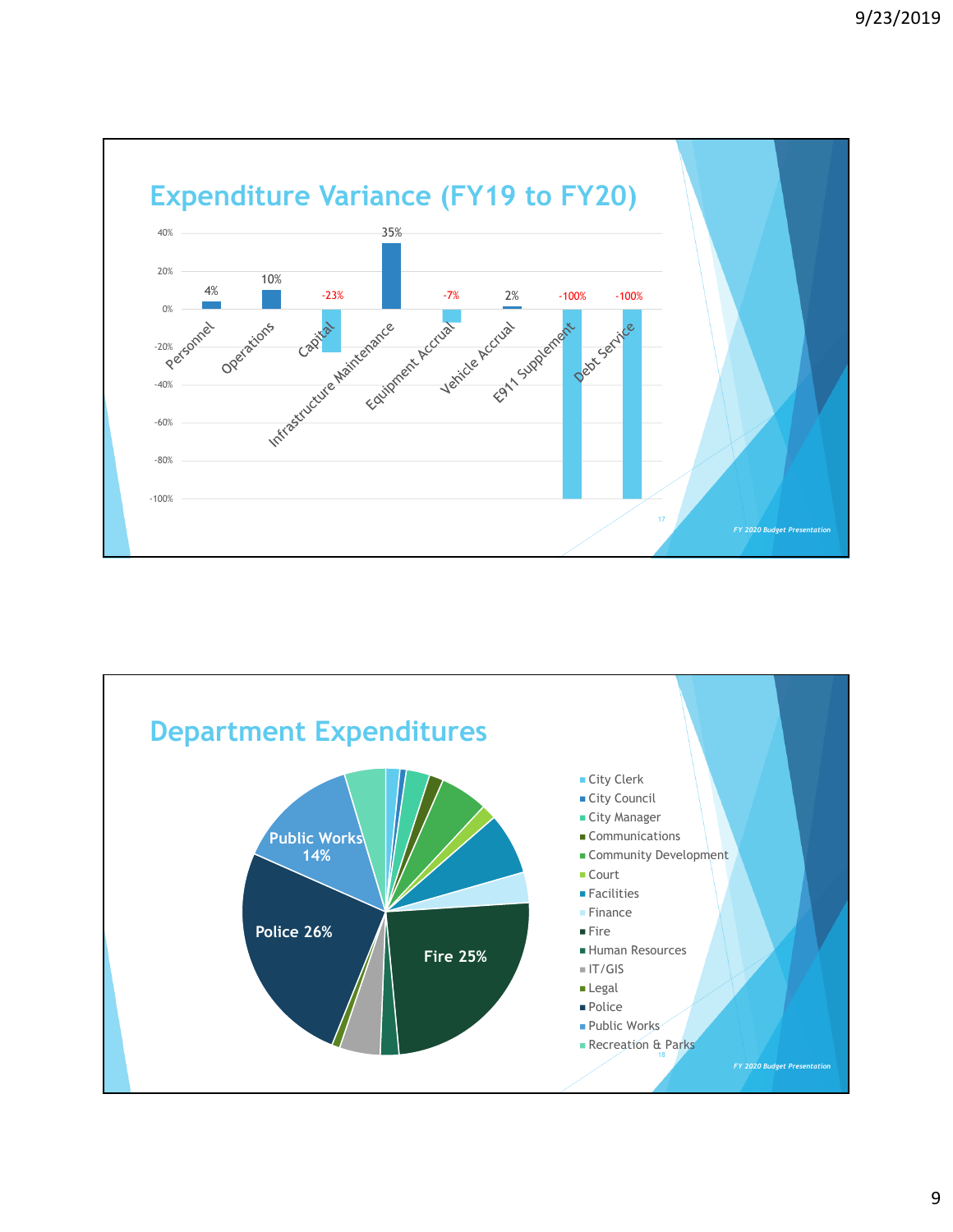

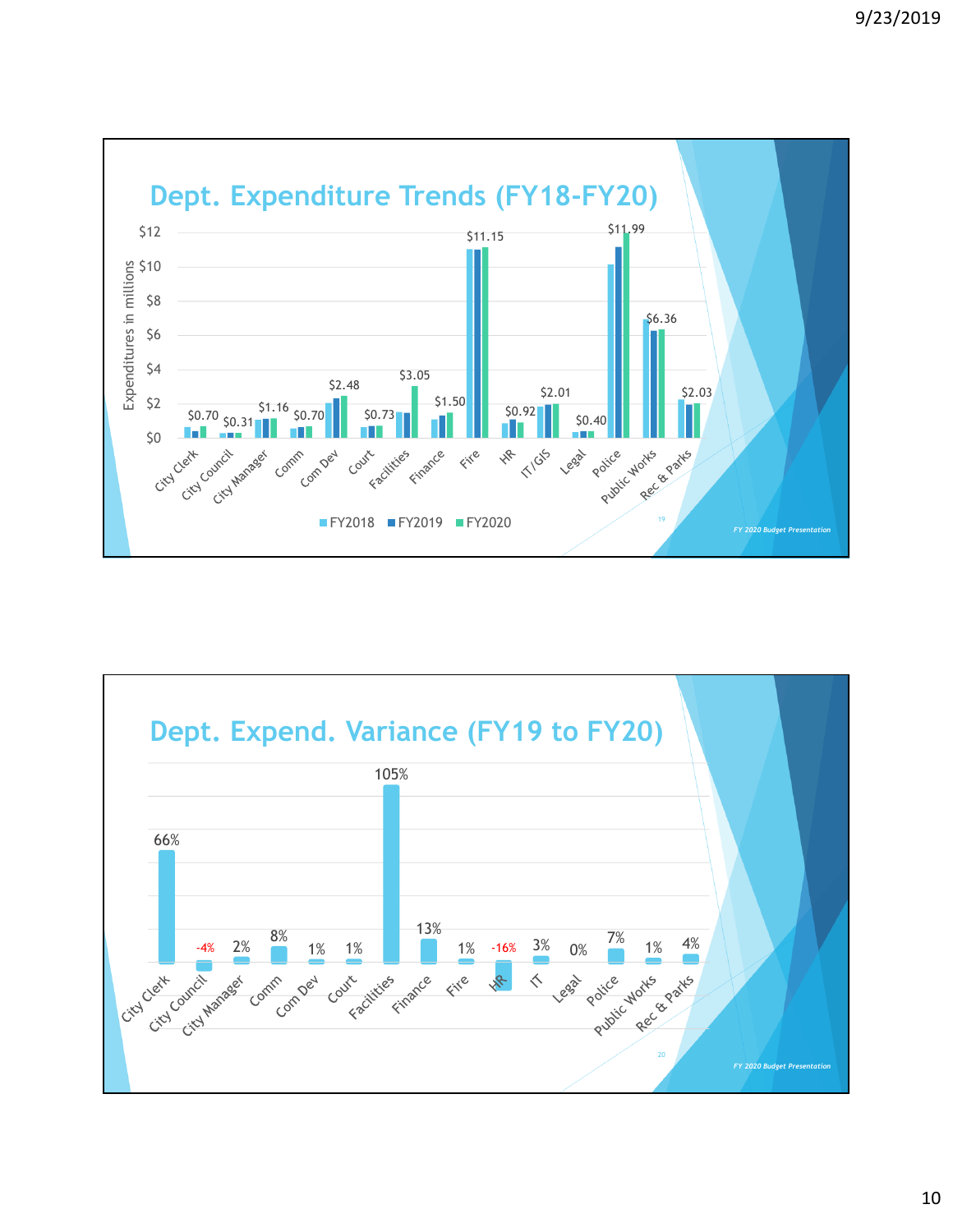

#### **Infrastructure Maintenance Accrual: \$11,246,940 set aside in FY2020**

| <b>Maintenance Accrual</b>   | Contribution | Projects    | Balance*    |
|------------------------------|--------------|-------------|-------------|
| Roads and Right-of-Way       | \$4,496,840  | \$4,075,000 | \$435,089   |
| <b>Sidewalks and Trails</b>  | \$497,300    | \$400,000   | \$976,436   |
| <b>Stormwater System</b>     | \$3,362,850  | \$1,800,000 | \$2,671,550 |
| <b>Traffic Signal System</b> | \$1,126,150  | \$500,000   | \$639,308   |
| Bridges, Tunnels, and Dams   | \$281,000    | \$210,000   | \$916,349   |
| Parks                        | \$1,053,240  | \$1,320,000 | \$1,176,416 |
| <b>Fire Stations</b>         | \$261,370    | \$125,000   | \$1,348,754 |
| <b>City Hall</b>             | \$168,190    | \$0         | \$959,790   |
| <b>Land Acquisition</b>      | Ş0           | 50          | \$200,000   |

*\*Balances listed are cumulative figures*

*FY 2020 Budget Presentation*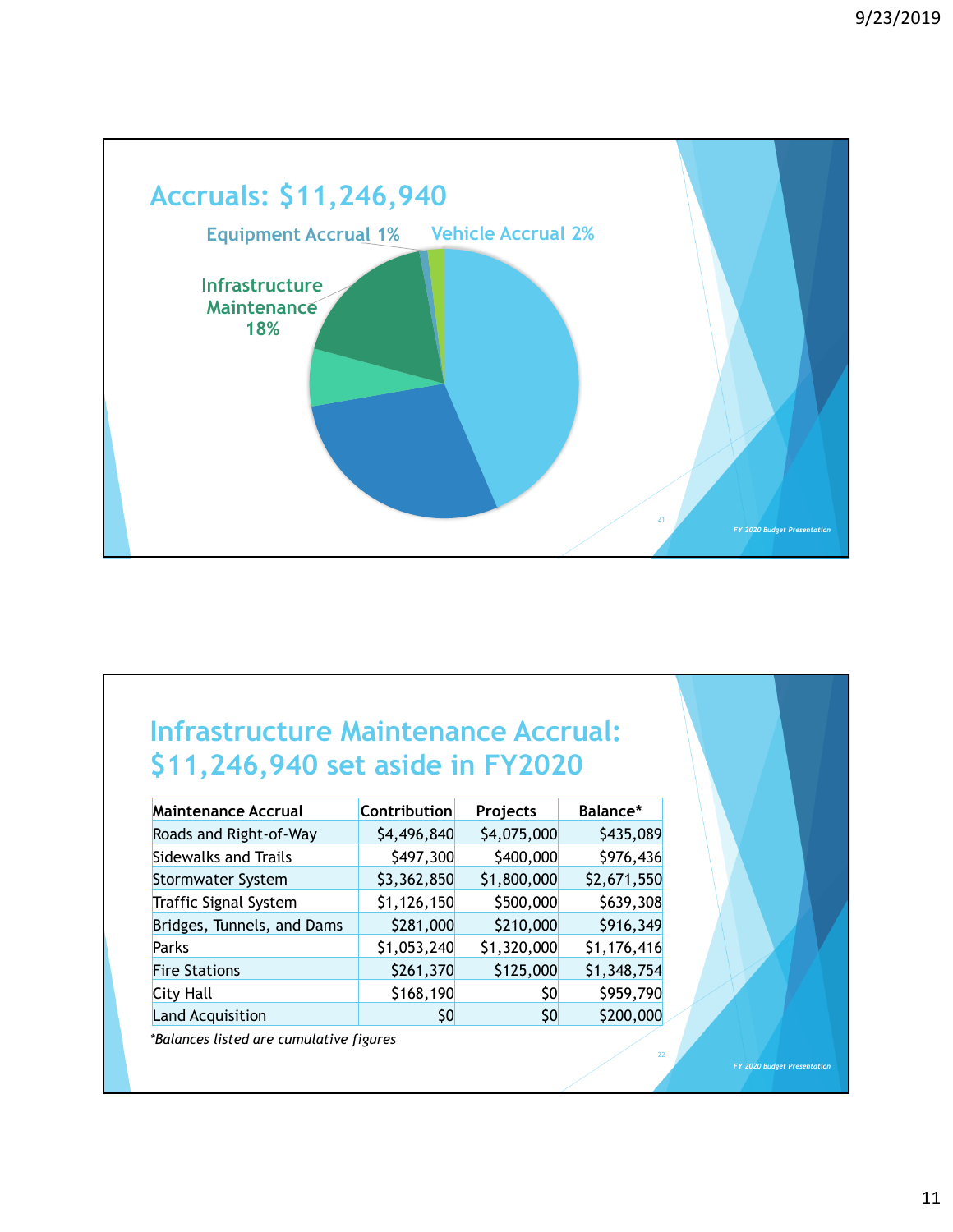*FY 2020 Budget Presentation*

*FY 2020 Budget Presentation*

24

| <b>Vehicle Replacement Accrual:</b> |  |
|-------------------------------------|--|
| \$1,010,860 set aside in FY2020     |  |

| Vehicle Replacement Accrual             | Contribution | Projects    | Balance*  |
|-----------------------------------------|--------------|-------------|-----------|
| <b>Police Vehicles</b>                  | \$471,450    | \$500,000   | \$518,581 |
| Fire Apparatus / Vehicles               | \$480,940    | \$1,289,000 | \$585,552 |
| <b>Other City Vehicles</b>              | \$58,470     | \$160,000   | \$105,931 |
| *Balances listed are cumulative figures |              |             |           |

## **Equipment Replacement Accrual: \$647,997 set aside in FY2020**

| <b>Equipment Accrual</b>         | <b>Contribution</b> | <b>Projects</b> | Balance*  |
|----------------------------------|---------------------|-----------------|-----------|
| Police Equipment                 | \$227,618           | \$72,000        | \$357,847 |
| Fire Equipment                   | \$204,042           | \$148,950       | \$191,745 |
| Information Technology Equipment | \$216,337           | \$127,000       | \$216,557 |
|                                  |                     |                 |           |

*\*Balances listed are cumulative figures*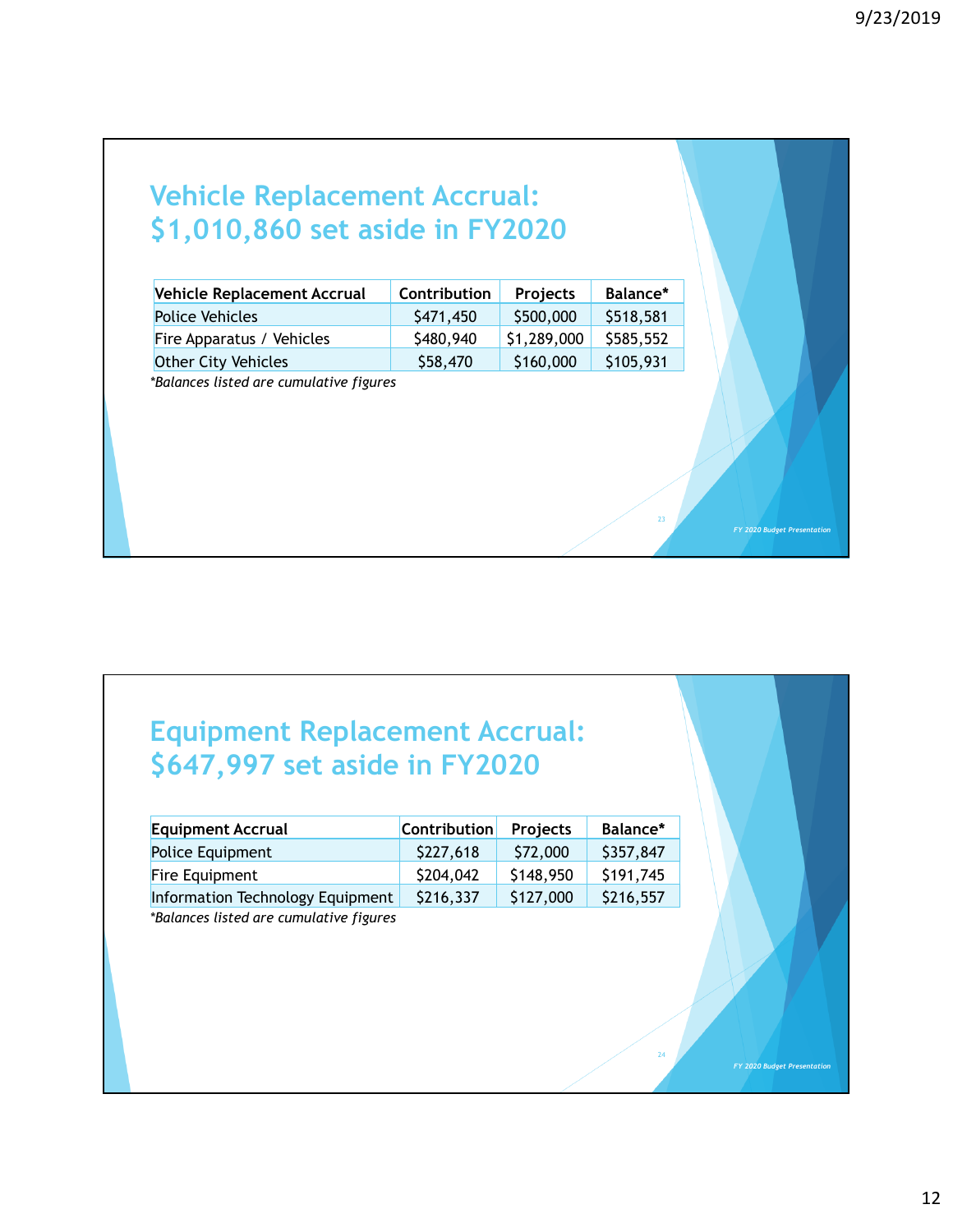

## **Projects Funded in FY2020**

- ▶ City Manager / Com Dev / Information Technology
	- ▶ City Hall Improvements / Reverse Value Engineering: \$250,000
	- Stormwater System Assessment Field Work and Analysis: \$853,800
- ▶ Public Safety
	- Body Worn Cameras (Year 2): \$290,400
	- ▶ Vehicles for 2 new Police Officers: \$112,000
- ▶ Public Works
	- ▶ Trail Buice Road (Spruill to Papillion) Construction Funding: \$500,000
	- ▶ Trail Old Alabama (Autry Vue to Autry Falls Way) Eng. / Const.: \$400,000
	- Intersection Improvements (3 on Barnwell): \$1,450,000
	- Intersection Improvements (6 from Prioritization Policy):  $$287,840\textsuperscript{26}$

*FY 2020 Budget Presentation*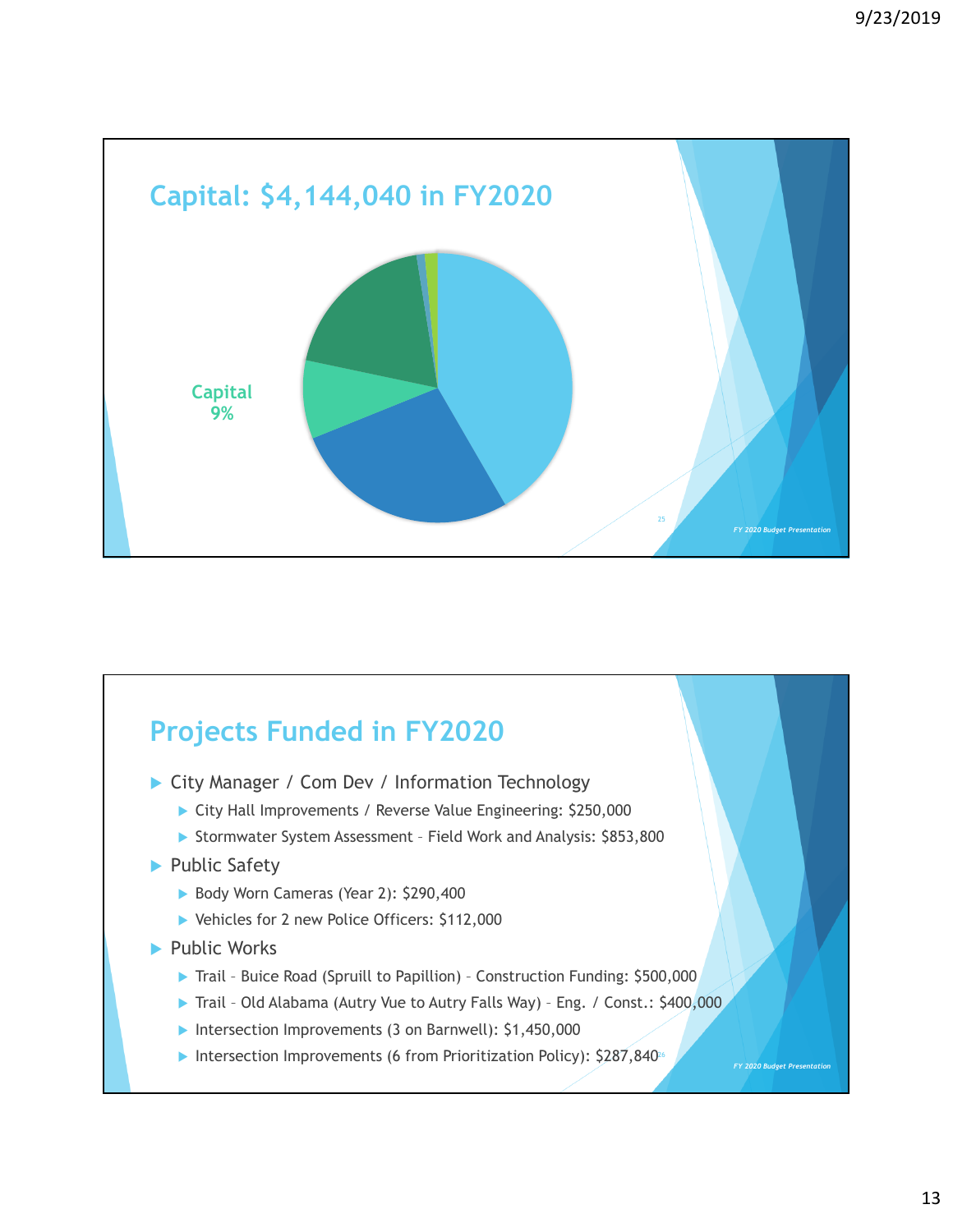*FY 2020 Budget Prese* 

*FY 2020 Budget Presentation*

## **Parks Bond Fund**

Multi-Year Fund, lists expenditures by project

- Expenditures Proposed in FY2020 Budget:
	- ▶ Recreational Trails and Greenway Concept / Design: \$250,000
	- Recreational Trails and Greenway Development: \$500,000
	- Project Management with Jacobs: \$150,000
	- ▶ Net-neutral clean-up of some FY2019 activity
- ▶ Fund to be amended after Budget adopted based on Parks Bond Reprioritization Discussion (began 09/23/19 Work Session)

#### **TSPLOST Fund**

- Multi-Year Fund, lists expenditures and authorizations by project
	- Expenditures Proposed in FY2020 Budget:
		- Medlock at State Bridge Right-of-Way Phase: \$500,000
		- Haynes Bridge (from Old Alabama to Mansell) Right-of-Way Phase: \$2,000,000 + Traffic Studies: \$25,000 (from 09/09/19)
		- ▶ Barnwell at Holcomb Bridge Right-of-Way Phase: \$1,000,000
		- Bell / Boles Corridor Construction Phase: \$5,151,755
		- Project Management with Jacobs: \$500,000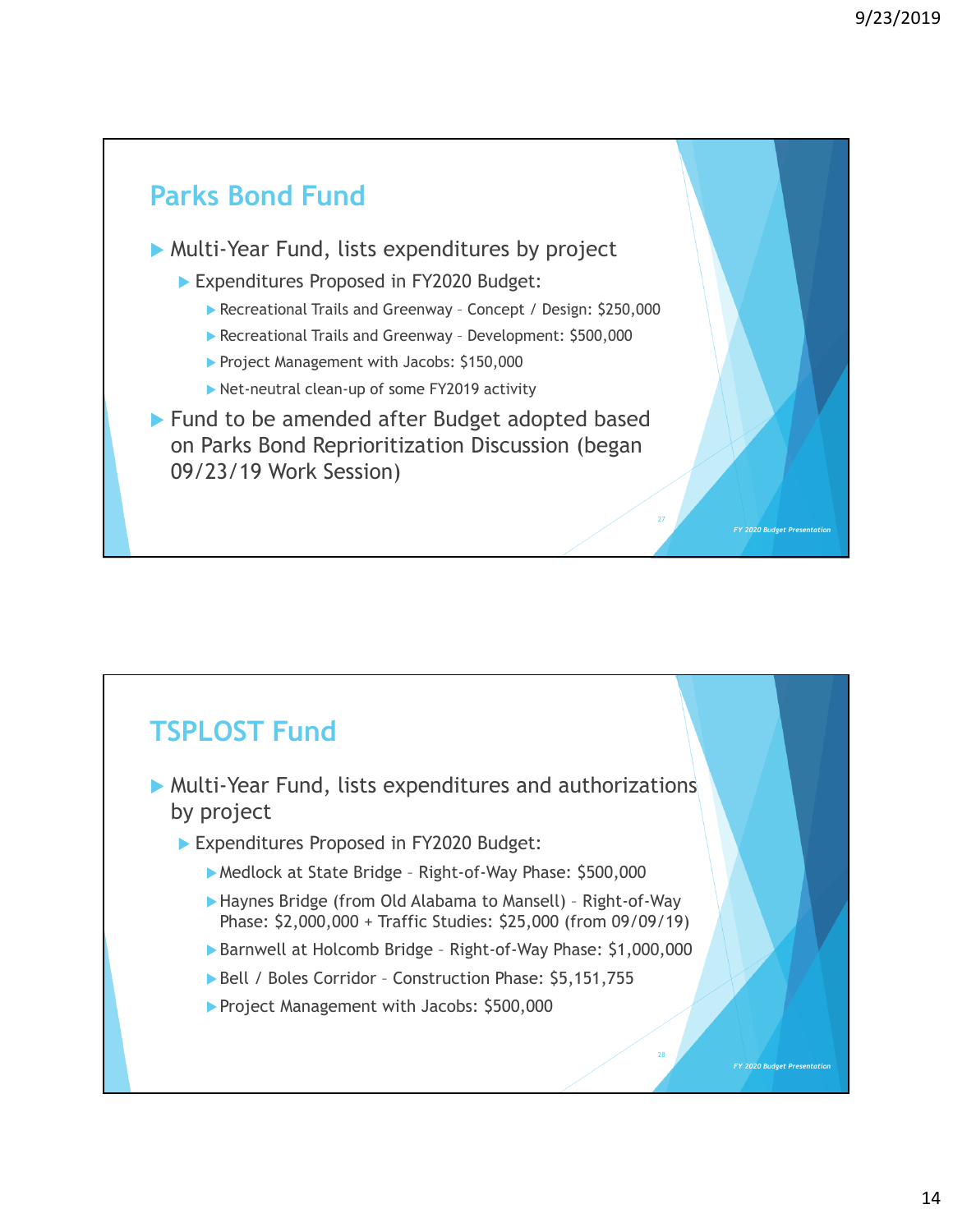*FY 2020 Budget Present* 

*FY 2020 Budget Presentation*

## **City Hall Fund**

- Multi-Year Fund, lists expenditures and end of project forecast
	- Expenditures Proposed in FY2020 Budget: allocating project balance – forecast at \$85,160 for improvements / reverse value engineering at City Hall

#### **Other Funds - Balanced**

| Fund                          | <b>Revenues</b> | <b>Expenditures</b> |
|-------------------------------|-----------------|---------------------|
| Seized/Forfeited Asset Fund   | \$175,650       | \$175,650           |
| E911 Fund                     | \$1,700,000     | \$1,700,000         |
| Hotel/Motel Tax Fund          | \$600,000       | \$600,000           |
| Debt Service Fund             | \$2,387,828     | \$2,387,828         |
| Debt Service Parks Bond Fund* | \$2,102,480     | \$2,091,638         |

*\*difference in Debt Service Parks Bond Fund is amount equal to anticipated interest*